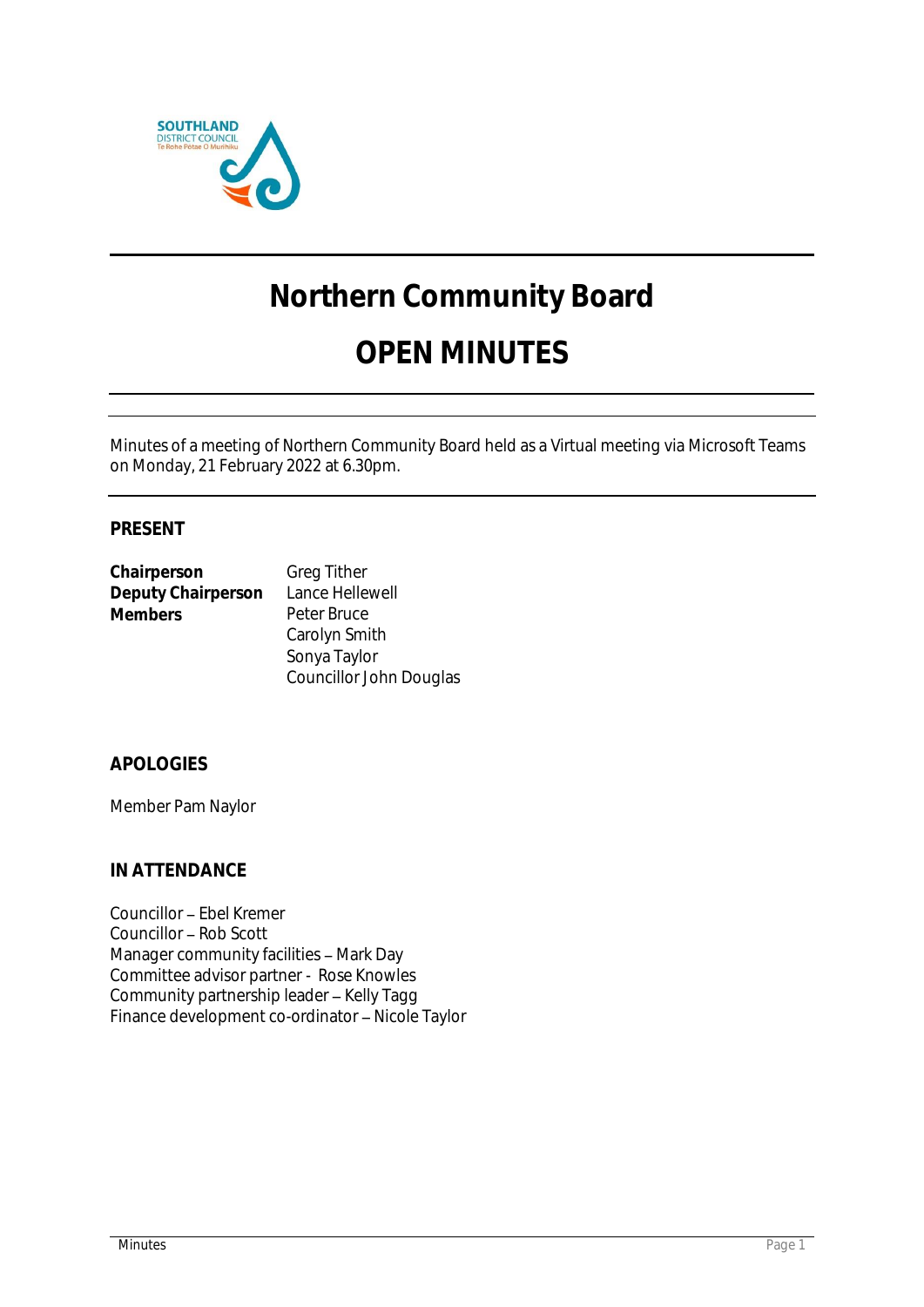

## **1 Apologies**

There was an apology from Pam Naylor

**Resolution**

Moved Carolyn Smith, seconded Peter Bruce and **resolved:**

**That the Northern Community Board accept the apology.**

**2 Leave of absence** 

There were no requests for leave of absence.

**3 Conflict of interest**

There were no conflicts of interest declared.

**4 Public forum**

There was no public forum.

**5 Extraordinary/urgent items**

There were no extraordinary/urgent items.

**6 Confirmation of minutes**

**Resolution**

Moved Sonya Taylor, seconded Carolyn Smith and **resolved:**

**That the Northern Community Board confirms the minutes of the meeting held on 22 November 2021 and 7 December 2021 as a true and correct record of these meetings.**

### **Reports**

**7.1 Operational Report for Northern Community Board Record No: R/21/12/64043** Community partnership leader - Kelly Tagg was in attendance for this item.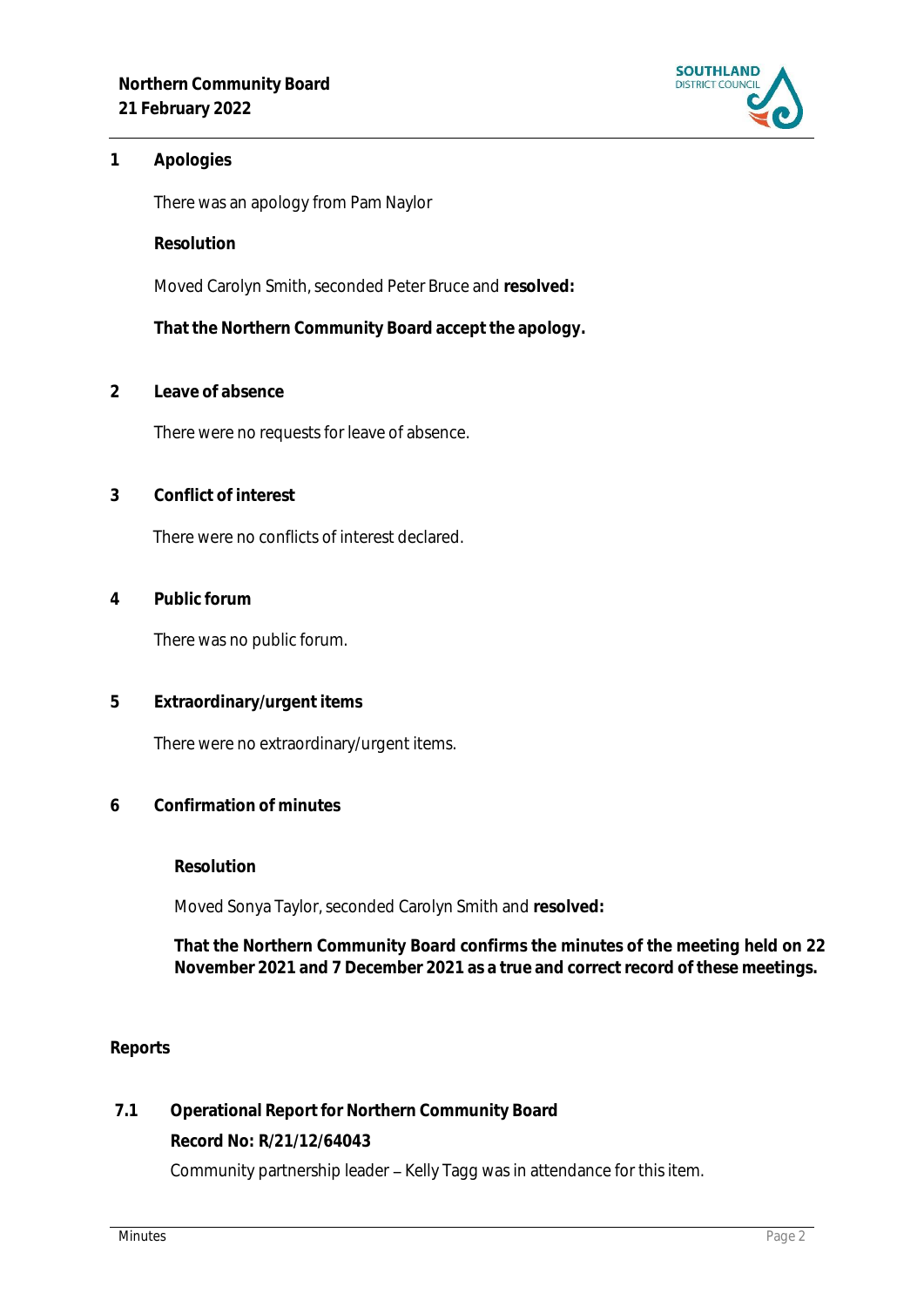

**Resolution**

Moved Carolyn Smith, seconded Peter Bruce and

**That the Northern Community Board:**

#### **a)** Receives the report titled "Operational Report for Northern Community Board" dated 15 February 2022.

# **7.2 Community Leadership Report**

**Record No: R/22/1/1698**

Community partnership leader - Kelly Tagg was in attendance for this item.

Mrs Tagg advised of the following operational activities in the Northern Area which included:

- Community service awards
- **•** Community board roles and responsibilities
- Upcoming funding deadlines

### **Resolution**

Moved Sonya Taylor, seconded Carolyn Smith and **resolved:**

**That the Northern Community Board:**

a) **receives the report titled "Community Leadership Report" dated 16 February 2022.**

### **7.3 Mossburn hall and Five Rivers hall targeted rate boundary extensions**

**Record No: R/22/1/1937**

Nicole Taylor - Finance development co-ordinator was in attendance for this item.

Mrs Taylor advised that this report responds to the Northern Community Board's request to investigate the potential extension of the rating boundaries used to define the land liable for the targeted Mossburn hall rate and Five Rivers hall rate.

### **Resolution**

Moved Sonya Taylor seconded Carolyn Smith and **resolved:**

**That the Northern Community Board:**

#### **a)** receives the report titled "Mossburn hall and Five Rivers hall targeted rate **boundary extensions" dated** 15 February 2022.

**b) determines that this matter or decision be recognised as not significant in terms of Section 76 of the Local Government Act 2002.**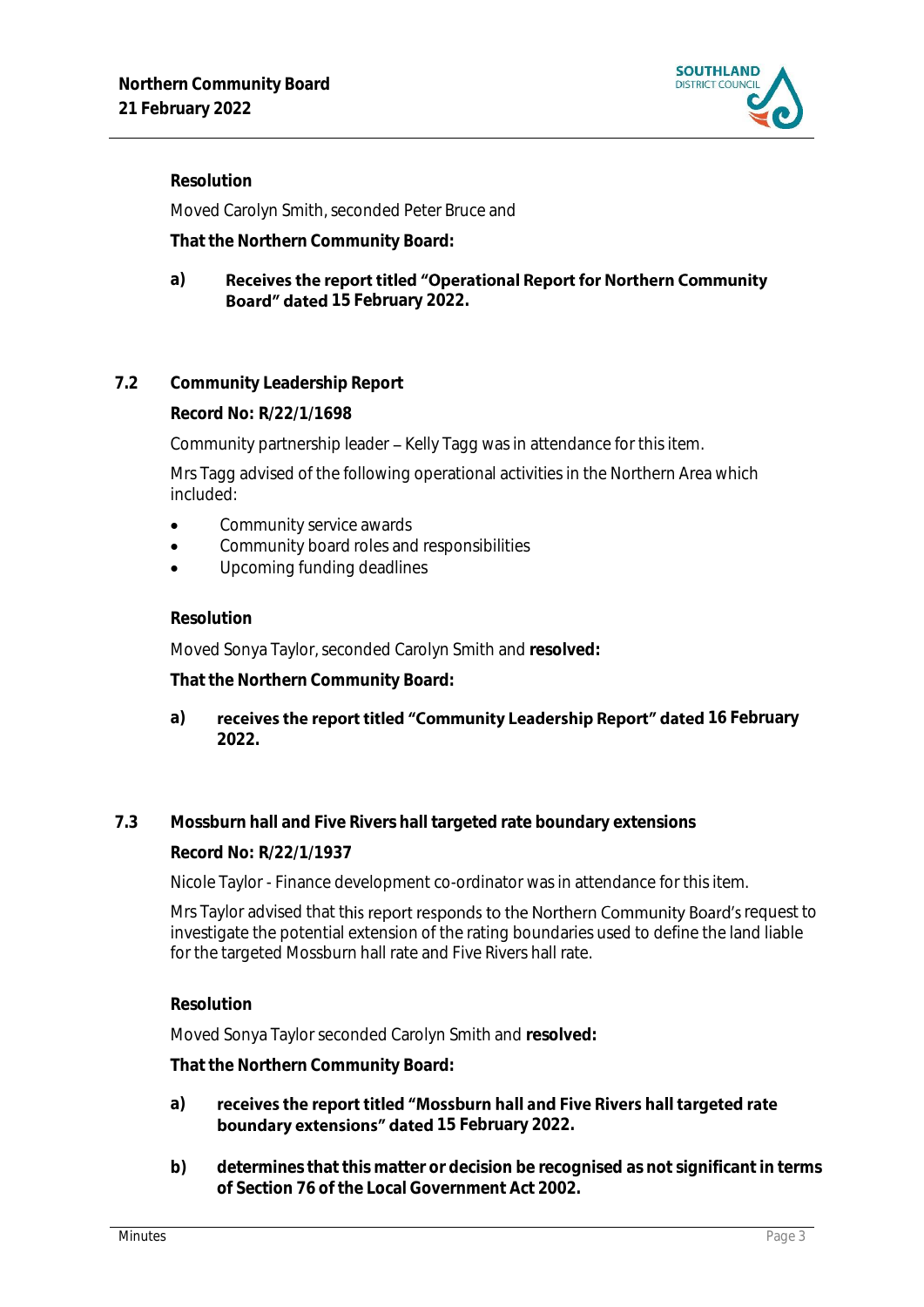

- **c) determines that it has complied with the decision-making provisions of the Local Government Act 2002 to the extent necessary in relation to this decision; and in accordance with Section 79 of the act determines that it does not require further information, further assessment of options or further analysis of costs and benefits or advantages and disadvantages prior to making a decision on this matter.**
- **d) supports in principle the proposal to extend the targeted rating areas for the following hall rate:**
	- **i) Mossburn hall rate**

**ii) Five Rivers hall rate**

- **e) request staff develop a detailed timeline and consultation approach related to the proposed targeted rating boundary extensions to align with the Annual Plan 2023/2024 for consideration by the board at their next meeting in April 2022.**
- **7.4 Council report**

**Record No: R/22/1/1381**

Councillor Douglas took the board through the report.

Cr Douglas drew a number of issues to the attention of the board including:

- Three waters update
- OV valuations process to debate the valuation
- Around the mountain cycle trail update

## **Resolution**

Moved Lance Hellewell, seconded Carolyn Smith and **resolved:**

**That the Northern Community Board:**

#### **a)**  receives the report titled "Councils report" dated 9 February 2022.

### **7.5 Chairperson's report**

**Record No: R/22/1/964**

Chairperson Greg Tither updated the members on activities that he has been involved with since the last meeting which included:

- Flag Traxs systems for our townships. Members to investigate their areas for numbers required for each town.
- Lumsden township garden plan.